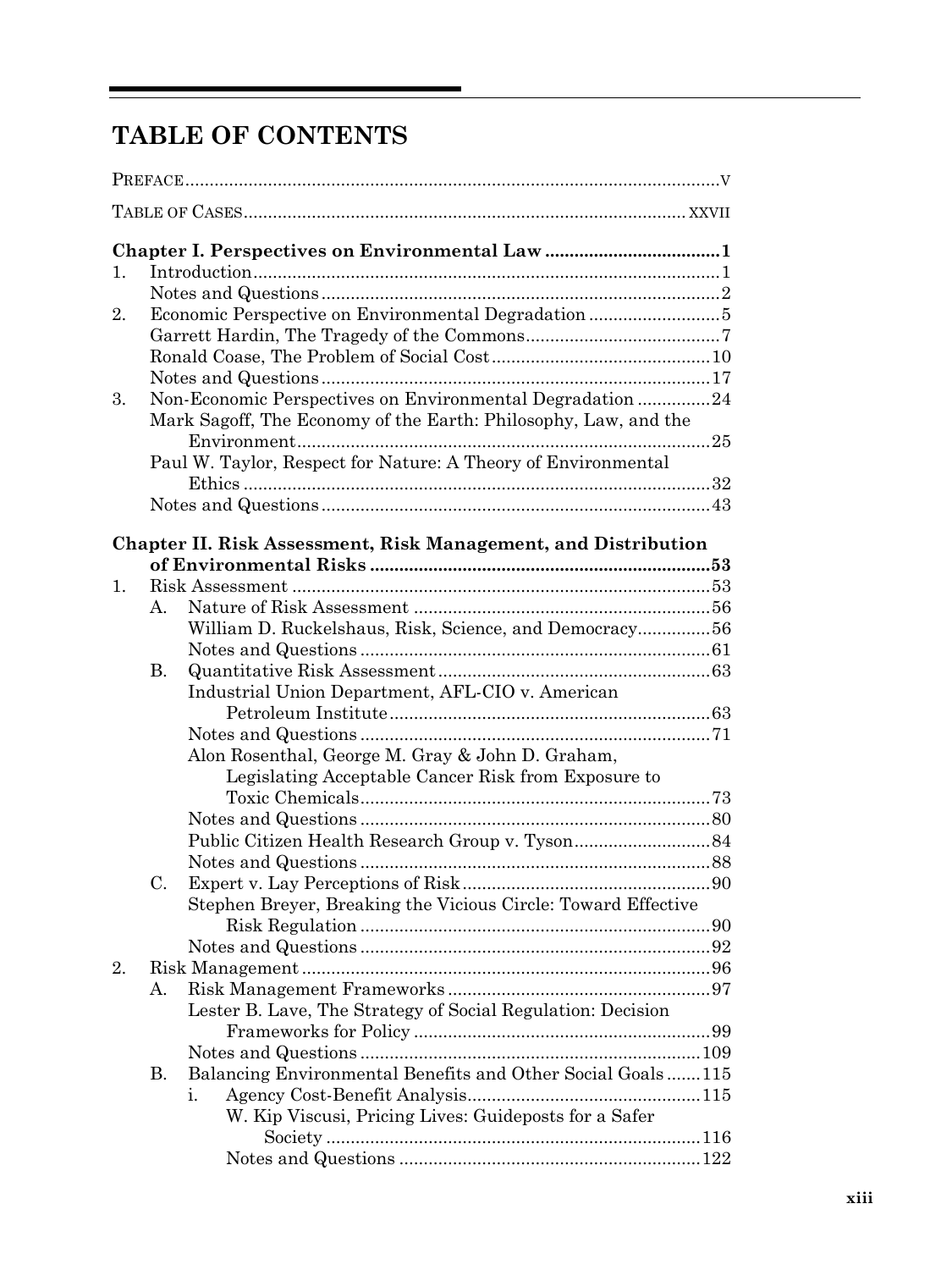|    |                | ii. | Judicial Review of Agency Cost-Benefit Analysis 126                |  |
|----|----------------|-----|--------------------------------------------------------------------|--|
|    |                |     | Environmental Defense Fund, Inc. v. Environmental                  |  |
|    |                |     |                                                                    |  |
|    |                |     |                                                                    |  |
|    |                |     | Corrosion Proof Fittings v. Environmental Protection               |  |
|    |                |     |                                                                    |  |
|    |                |     |                                                                    |  |
| 3. |                |     |                                                                    |  |
|    | $\mathbf{A}$ . |     |                                                                    |  |
|    |                |     | Robert Bullard, Anatomy of Environmental Racism and the            |  |
|    |                |     |                                                                    |  |
|    |                |     |                                                                    |  |
|    |                |     | Vicki Been, Locally Undesirable Land Uses in Minority              |  |
|    |                |     | Neighborhoods: Disproportionate Siting or Market                   |  |
|    |                |     |                                                                    |  |
|    |                |     |                                                                    |  |
|    |                |     | Vicki Been, What's Fairness Got to Do with It? Environmental       |  |
|    |                |     | Justice and the Siting of Locally Undesirable Land                 |  |
|    |                |     |                                                                    |  |
|    |                |     |                                                                    |  |
|    | В.             |     | Legal Theories for Addressing Disproportionate Risks 167           |  |
|    |                | i.  |                                                                    |  |
|    |                |     | East Bibb Twiggs Neighborhood Association v. Macon-                |  |
|    |                |     | Bibb County Planning & Zoning Commission 169                       |  |
|    |                |     |                                                                    |  |
|    |                | ii. |                                                                    |  |
|    |                |     |                                                                    |  |
|    |                |     |                                                                    |  |
|    |                |     |                                                                    |  |
| 1. |                |     |                                                                    |  |
| 2. |                |     | Command-and-Control Regulation and Marketable Permit               |  |
|    |                |     |                                                                    |  |
|    |                |     | Bruce A. Ackerman & Richard B. Stewart, Reforming                  |  |
|    |                |     |                                                                    |  |
|    |                |     |                                                                    |  |
| 3. |                |     |                                                                    |  |
|    | A.             |     |                                                                    |  |
|    |                |     | William J. Baumol & Wallace E. Oates, The Theory of                |  |
|    |                |     |                                                                    |  |
|    |                |     |                                                                    |  |
|    | В.             |     | Markets v. Taxes: Domestic Response to Climate Change203           |  |
|    |                |     |                                                                    |  |
| 4. |                |     |                                                                    |  |
|    |                |     | Peter Bohm, Deposit-Refund Systems: Theory and Applications to     |  |
|    |                |     | Environmental, Conservation, and Consumer Policy218                |  |
|    |                |     |                                                                    |  |
| 5. |                |     |                                                                    |  |
|    |                |     | Steven Shavell, Liability for Harm Versus Regulation of Safety 226 |  |
|    |                |     |                                                                    |  |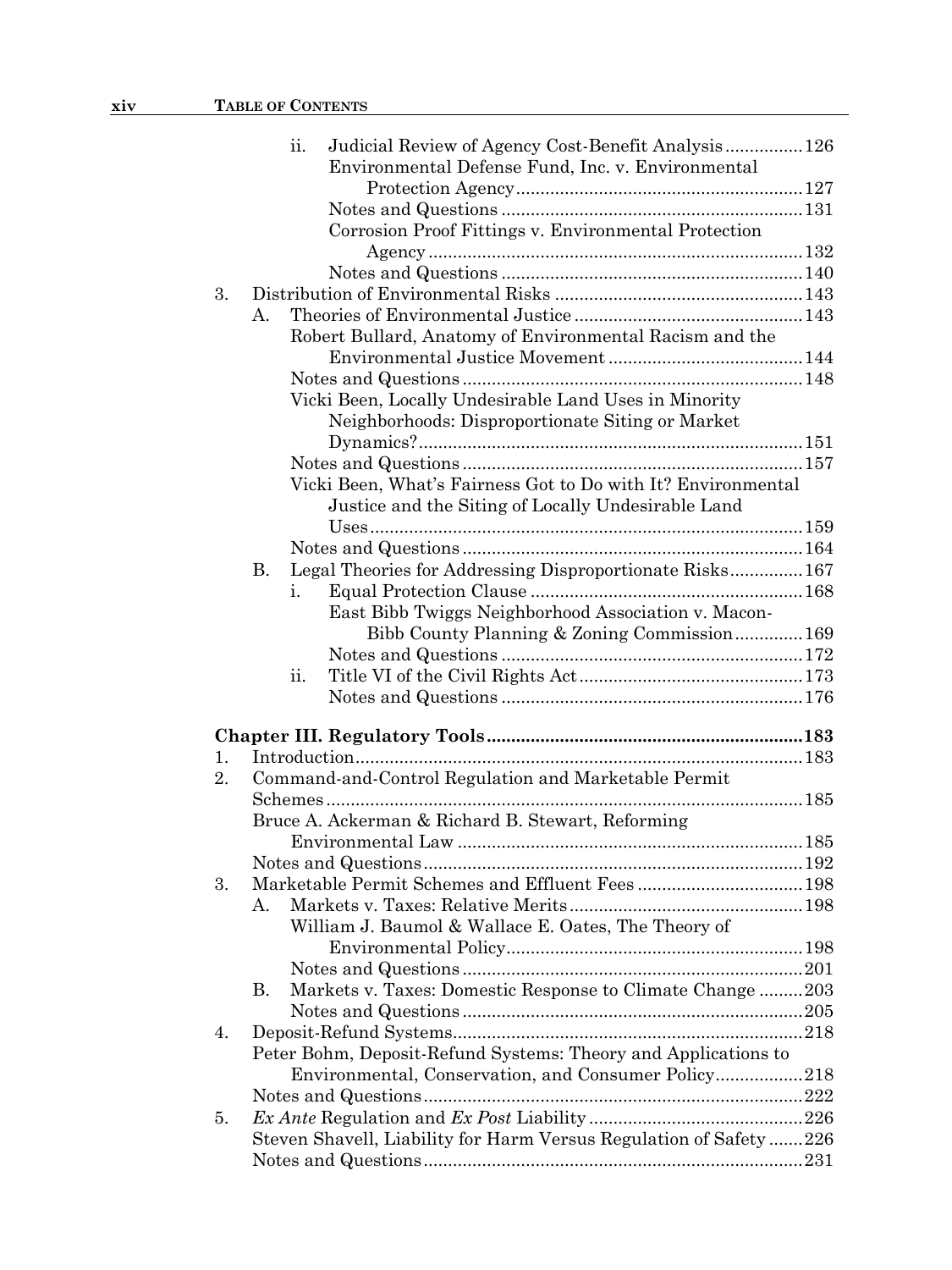| 6. |                                                               |                                                                      |  |  |  |  |
|----|---------------------------------------------------------------|----------------------------------------------------------------------|--|--|--|--|
|    | Wesley A. Magat & W. Kip Viscusi, Informational Approaches to |                                                                      |  |  |  |  |
|    |                                                               |                                                                      |  |  |  |  |
|    |                                                               |                                                                      |  |  |  |  |
|    |                                                               |                                                                      |  |  |  |  |
|    |                                                               | <b>Chapter IV. Political Context for Environmental Regulation239</b> |  |  |  |  |
| 1. |                                                               | Constitutional Limitations on Federal and State Powers239            |  |  |  |  |
|    | А.                                                            |                                                                      |  |  |  |  |
|    | i.                                                            |                                                                      |  |  |  |  |
|    |                                                               | National Association of Home Builders v. Babbitt 240                 |  |  |  |  |
|    |                                                               |                                                                      |  |  |  |  |
|    | ii.                                                           |                                                                      |  |  |  |  |
|    |                                                               |                                                                      |  |  |  |  |
|    |                                                               |                                                                      |  |  |  |  |
|    |                                                               |                                                                      |  |  |  |  |
|    |                                                               |                                                                      |  |  |  |  |
|    | 111.                                                          |                                                                      |  |  |  |  |
|    |                                                               |                                                                      |  |  |  |  |
|    |                                                               |                                                                      |  |  |  |  |
|    | В.                                                            |                                                                      |  |  |  |  |
|    |                                                               |                                                                      |  |  |  |  |
|    |                                                               |                                                                      |  |  |  |  |
| 2. |                                                               | Allocating Regulatory Authority Between the Federal Government       |  |  |  |  |
|    |                                                               |                                                                      |  |  |  |  |
|    |                                                               | Richard L. Revesz, Rehabilitating Interstate Competition:            |  |  |  |  |
|    |                                                               | Rethinking the "Race-to-the-Bottom" Rationale for Federal            |  |  |  |  |
|    |                                                               |                                                                      |  |  |  |  |
|    |                                                               |                                                                      |  |  |  |  |
|    |                                                               | Richard L. Revesz, Federalism and Interstate Environmental           |  |  |  |  |
|    |                                                               |                                                                      |  |  |  |  |
|    |                                                               |                                                                      |  |  |  |  |
|    |                                                               | Richard L. Revesz, Federalism and Environmental Regulation: A        |  |  |  |  |
|    |                                                               |                                                                      |  |  |  |  |
|    |                                                               |                                                                      |  |  |  |  |
| 3. |                                                               |                                                                      |  |  |  |  |
|    |                                                               | Cary Coglianese, Social Movements, Law, and Society: The             |  |  |  |  |
|    |                                                               | Institutionalization of the Environmental Movement316                |  |  |  |  |
|    |                                                               | 324                                                                  |  |  |  |  |
|    |                                                               | E. Donald Elliott, Bruce A. Ackerman & John C. Millian, Toward a     |  |  |  |  |
|    |                                                               | Theory of Statutory Evolution: The Federalization of                 |  |  |  |  |
|    |                                                               |                                                                      |  |  |  |  |
|    |                                                               |                                                                      |  |  |  |  |
|    |                                                               | Bruce A. Ackerman & William T. Hassler, Clean Coal/Dirty Air336      |  |  |  |  |
|    |                                                               |                                                                      |  |  |  |  |
|    |                                                               | Nathaniel O. Keohane, Richard L. Revesz & Robert N. Stavins, The     |  |  |  |  |
|    |                                                               | Choice of Regulatory Instruments in Environmental Policy 348         |  |  |  |  |
|    |                                                               |                                                                      |  |  |  |  |
|    |                                                               |                                                                      |  |  |  |  |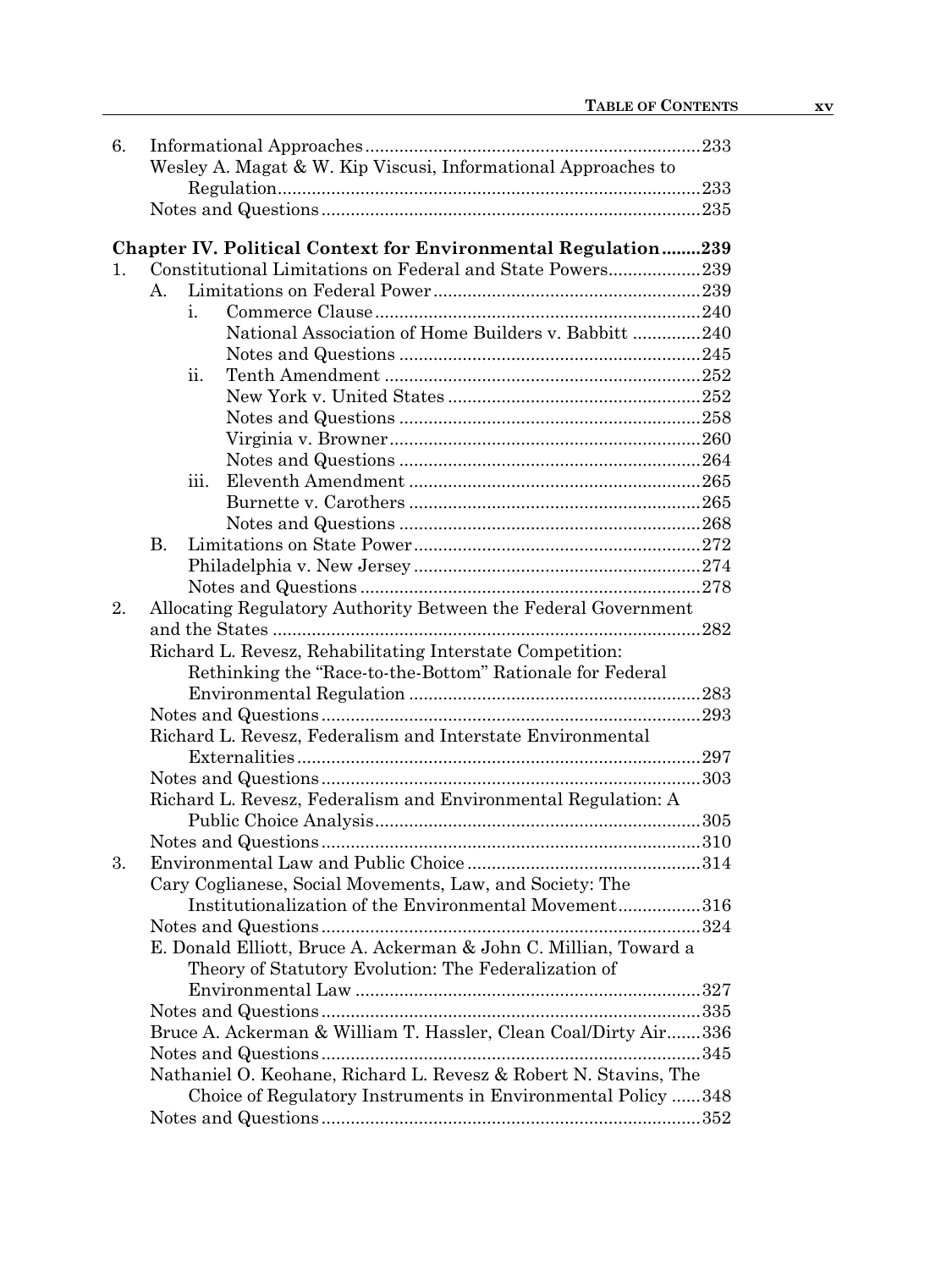| 1. |                 |                                                                 |  |  |  |
|----|-----------------|-----------------------------------------------------------------|--|--|--|
| 2. |                 |                                                                 |  |  |  |
|    | Α.              |                                                                 |  |  |  |
|    |                 |                                                                 |  |  |  |
|    | В.              |                                                                 |  |  |  |
|    |                 | Lead: Proposed National Ambient Air Quality Standard  362       |  |  |  |
|    |                 |                                                                 |  |  |  |
|    | C.              |                                                                 |  |  |  |
|    |                 | Whitman v. American Trucking Associations375                    |  |  |  |
|    |                 |                                                                 |  |  |  |
| 3. |                 |                                                                 |  |  |  |
|    | Α.              |                                                                 |  |  |  |
|    |                 | Union Electric Co. v. Environmental Protection Agency 390       |  |  |  |
|    |                 |                                                                 |  |  |  |
|    | В.              |                                                                 |  |  |  |
|    |                 | Coalition for Clean Air v. Environmental Protection Agency397   |  |  |  |
|    |                 |                                                                 |  |  |  |
| 4. |                 |                                                                 |  |  |  |
|    |                 |                                                                 |  |  |  |
|    |                 |                                                                 |  |  |  |
|    |                 |                                                                 |  |  |  |
| 5. |                 |                                                                 |  |  |  |
|    | $A_{\cdot}$     |                                                                 |  |  |  |
|    |                 |                                                                 |  |  |  |
|    |                 |                                                                 |  |  |  |
|    | В.              |                                                                 |  |  |  |
|    |                 |                                                                 |  |  |  |
|    | C.              | PSD Ambient Standard: Baseline and Increment 423                |  |  |  |
|    |                 | i.                                                              |  |  |  |
|    |                 | ii.                                                             |  |  |  |
|    |                 | Increments for Pollutants Other than Particulate Matter<br>iїi. |  |  |  |
|    |                 |                                                                 |  |  |  |
|    |                 | iv.                                                             |  |  |  |
|    |                 |                                                                 |  |  |  |
|    | D.              |                                                                 |  |  |  |
|    |                 | Alaska Department of Environmental Conservation v.              |  |  |  |
|    |                 |                                                                 |  |  |  |
|    |                 |                                                                 |  |  |  |
| 6. |                 |                                                                 |  |  |  |
|    | А.<br><b>B.</b> | Clean Air Act Amendments of 1977: Part D and a Five- to Ten-    |  |  |  |
|    |                 |                                                                 |  |  |  |
|    | C.              | Clean Air Act Amendments of 1990: Three- to Twenty-Year         |  |  |  |
|    |                 |                                                                 |  |  |  |
|    |                 |                                                                 |  |  |  |
|    | D.              |                                                                 |  |  |  |
|    |                 | Citizens Against the Refinery's Effects, Inc. v. Environmental  |  |  |  |
|    |                 |                                                                 |  |  |  |
|    |                 |                                                                 |  |  |  |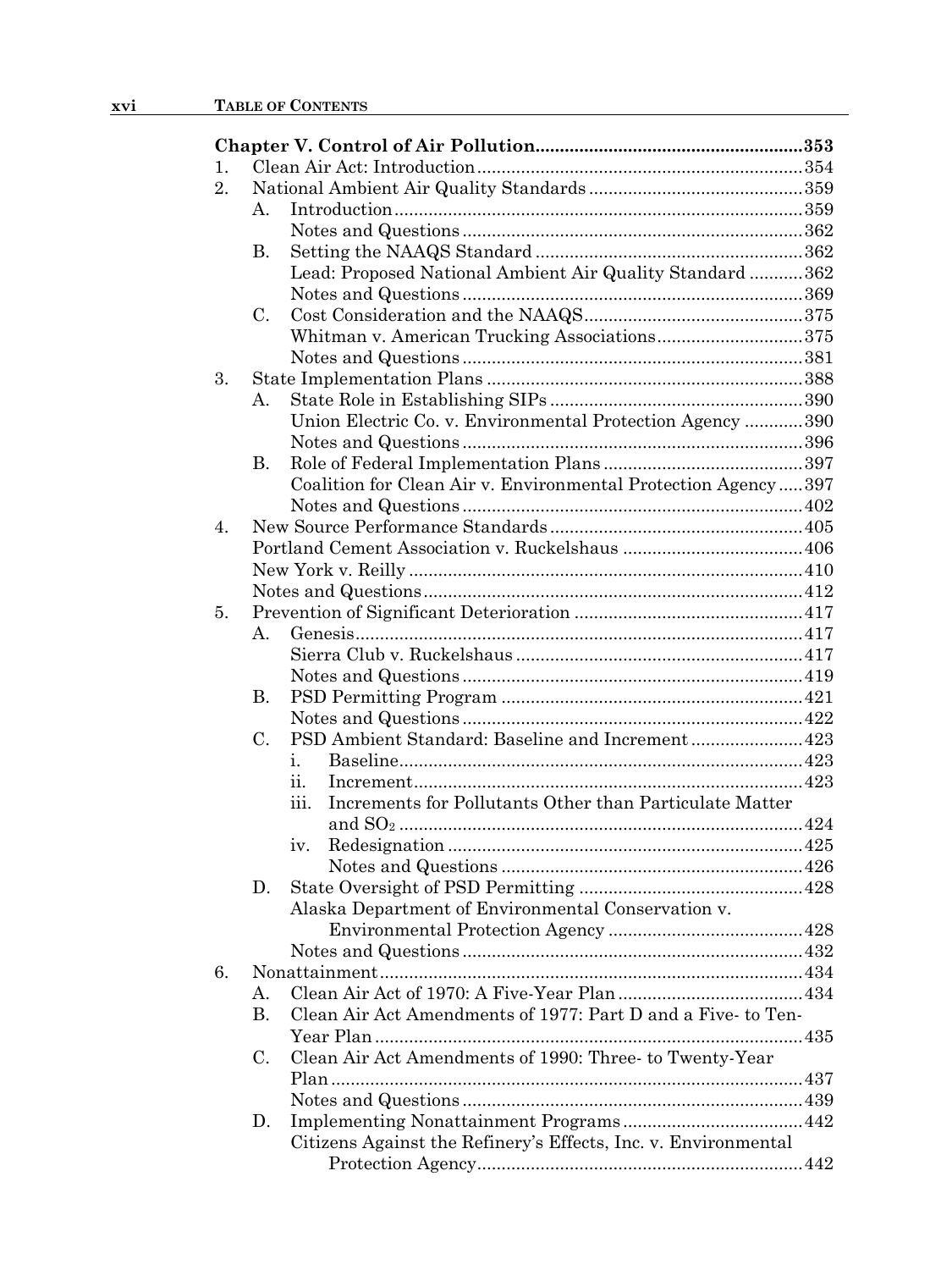|    |           | Chevron U.S.A., Inc. v. Natural Resources Defense Council,     |  |
|----|-----------|----------------------------------------------------------------|--|
|    |           |                                                                |  |
|    |           |                                                                |  |
|    |           | Sierra Club v. Environmental Protection Agency 450             |  |
|    |           |                                                                |  |
| 7. |           |                                                                |  |
|    | А.        |                                                                |  |
|    | <b>B.</b> |                                                                |  |
|    |           |                                                                |  |
|    |           |                                                                |  |
|    |           | New York v. Environmental Protection Agency 463                |  |
|    |           |                                                                |  |
|    |           | Environmental Defense v. Duke Energy Corp 471                  |  |
|    |           |                                                                |  |
| 8. |           |                                                                |  |
|    | А.        |                                                                |  |
|    |           | i.                                                             |  |
|    |           | ii.                                                            |  |
|    |           | iii.                                                           |  |
|    |           | Air Pollution Control District of Jefferson County v.          |  |
|    |           |                                                                |  |
|    |           |                                                                |  |
|    | <b>B.</b> | A Quarter Century of Efforts to Control Regional Pollution 485 |  |
|    |           | Low Emission Vehicle Program for the Northeast Ozone<br>i.     |  |
|    |           |                                                                |  |
|    |           | ii.                                                            |  |
|    |           | iii.                                                           |  |
|    |           | iv.                                                            |  |
|    |           |                                                                |  |
|    |           | Environmental Protection Agency v. EME Homer City              |  |
|    |           |                                                                |  |
|    |           |                                                                |  |
|    | C.        |                                                                |  |
|    |           |                                                                |  |
|    |           |                                                                |  |
|    |           |                                                                |  |
| 9. |           |                                                                |  |
|    | А.        |                                                                |  |
|    |           | i.                                                             |  |
|    |           | ii.                                                            |  |
|    |           | International Harvester Co. v. Ruckelshaus514                  |  |
|    |           |                                                                |  |
|    | В.        |                                                                |  |
|    |           | Motor & Equipment Manufacturers Association v.                 |  |
|    |           |                                                                |  |
|    |           | Engine Manufacturers Association v. South Coast Air Quality    |  |
|    |           |                                                                |  |
|    |           |                                                                |  |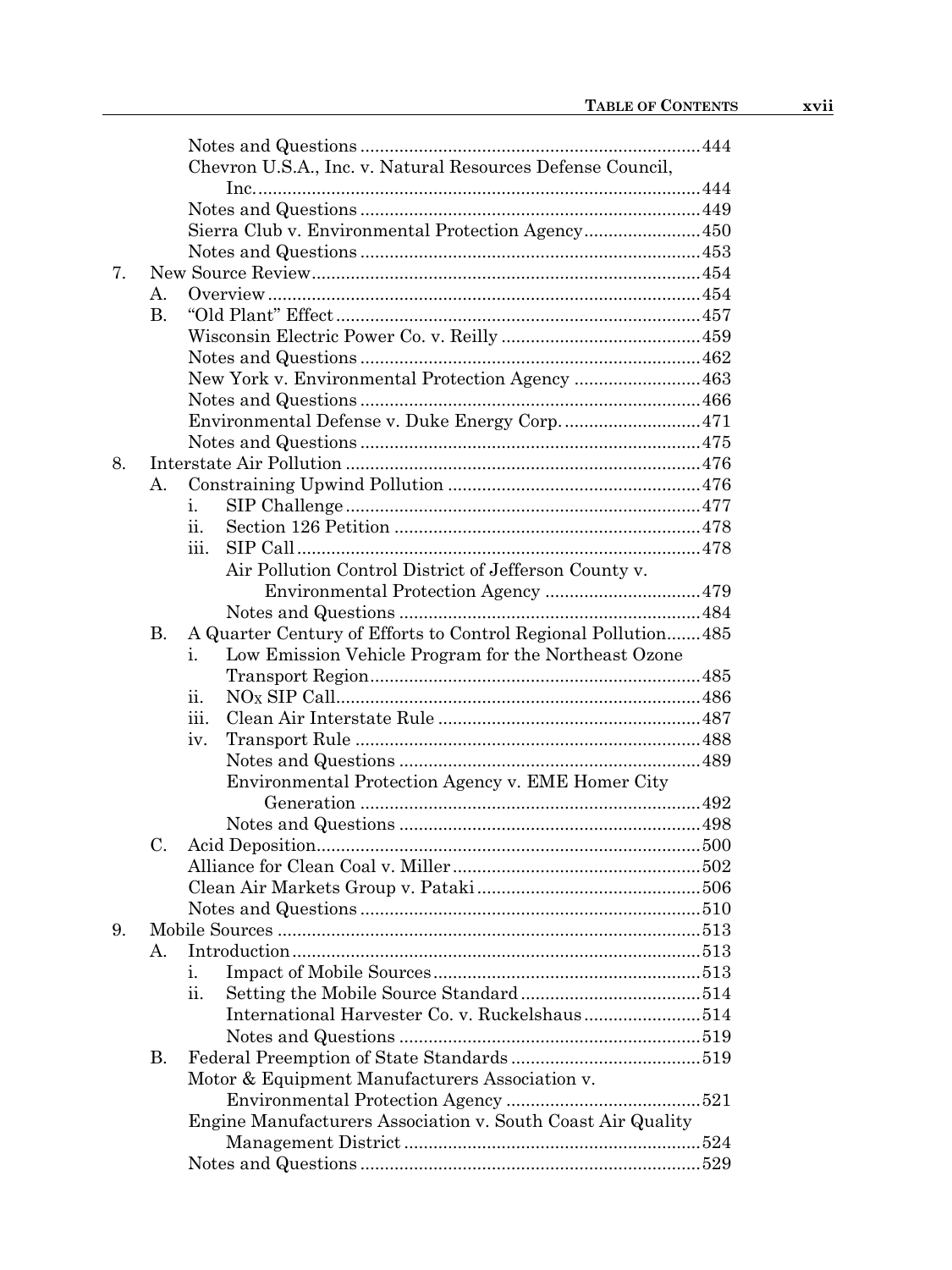## xviii TABLE OF CONTENTS

|     | $\mathbf{A}$ .                                                       |  |
|-----|----------------------------------------------------------------------|--|
|     | National Mining Association v. Environmental Protection              |  |
|     |                                                                      |  |
|     |                                                                      |  |
|     | Sierra Club v. Environmental Protection Agency546                    |  |
|     |                                                                      |  |
|     | В.                                                                   |  |
|     |                                                                      |  |
|     | Michigan v. Environmental Protection Agency 553                      |  |
|     |                                                                      |  |
| 11. |                                                                      |  |
|     | Regulation of Carbon Dioxide Emissions from Mobile<br>Α.             |  |
|     |                                                                      |  |
|     | Massachusetts v. Environmental Protection Agency 568                 |  |
|     |                                                                      |  |
|     | American Electrical Power Co. v. Connecticut583                      |  |
|     |                                                                      |  |
|     | Greenhouse Gas Regulation After Massachusetts v. EPA587<br><b>B.</b> |  |
|     | i.                                                                   |  |
|     | ii.<br>iii.                                                          |  |
|     | iv.                                                                  |  |
|     |                                                                      |  |
|     | Utility Air Regulatory Group v. Environmental Protection             |  |
|     |                                                                      |  |
|     |                                                                      |  |
|     | V.                                                                   |  |
|     |                                                                      |  |
|     |                                                                      |  |
|     |                                                                      |  |
|     |                                                                      |  |
| 1.  |                                                                      |  |
| 2.  |                                                                      |  |
|     |                                                                      |  |
|     |                                                                      |  |
|     |                                                                      |  |
|     |                                                                      |  |
|     |                                                                      |  |
|     | В.                                                                   |  |
|     |                                                                      |  |
|     |                                                                      |  |
|     | C.                                                                   |  |
|     |                                                                      |  |
|     |                                                                      |  |
| 3.  |                                                                      |  |
|     |                                                                      |  |
|     |                                                                      |  |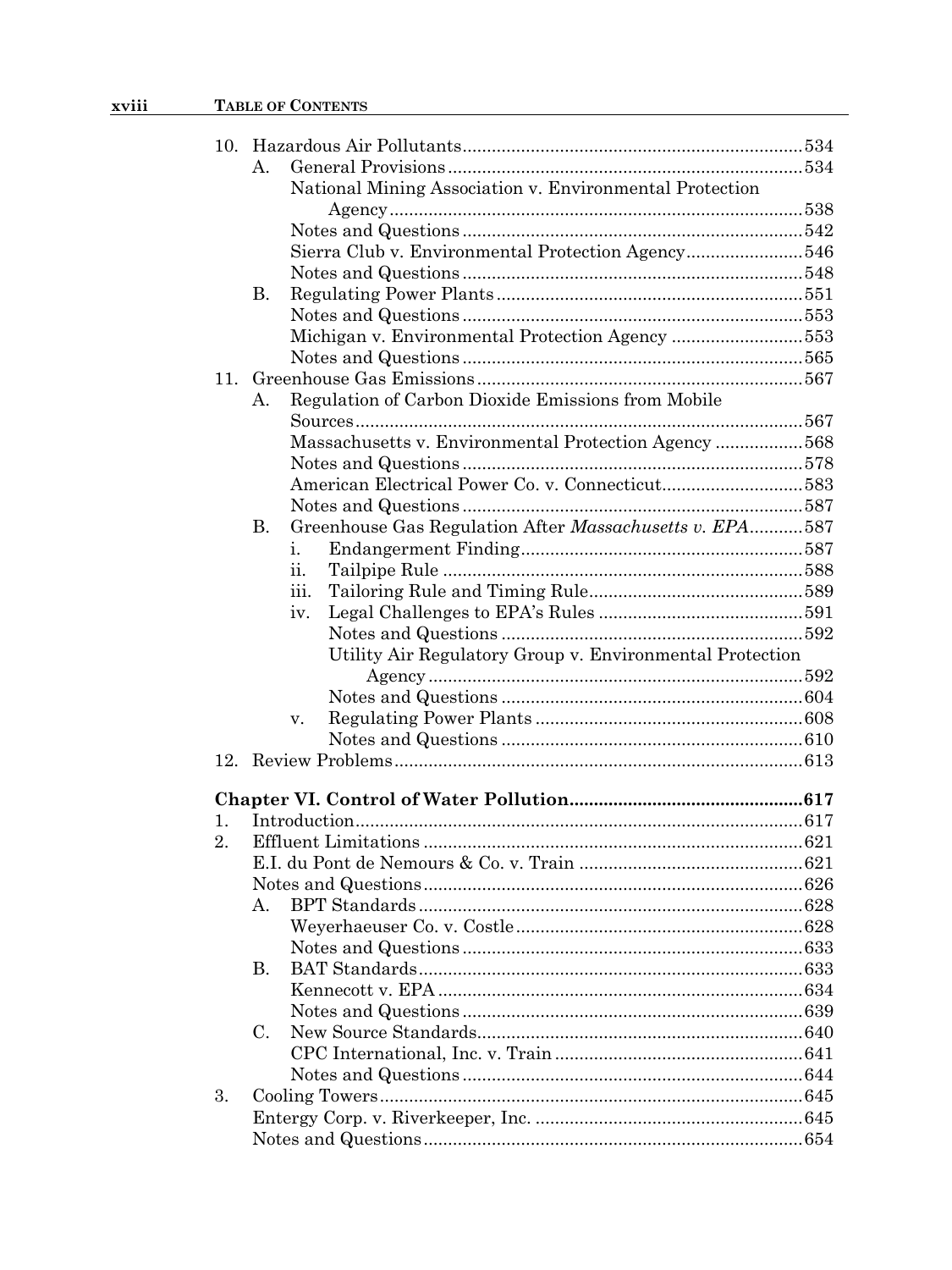| $\overline{4}$ . |                                                                 |  |  |
|------------------|-----------------------------------------------------------------|--|--|
|                  | Environmental Protection Agency v. National Crushed Stone       |  |  |
|                  |                                                                 |  |  |
|                  |                                                                 |  |  |
|                  | Chemical Manufacturers Association v. Natural Resources Defense |  |  |
|                  |                                                                 |  |  |
|                  |                                                                 |  |  |
| 5.               |                                                                 |  |  |
|                  |                                                                 |  |  |
|                  | А.                                                              |  |  |
|                  |                                                                 |  |  |
|                  | В.                                                              |  |  |
|                  |                                                                 |  |  |
| 6.               |                                                                 |  |  |
|                  | Designated Uses, Water Quality Criteria, and<br>А.              |  |  |
|                  |                                                                 |  |  |
|                  | i.                                                              |  |  |
|                  |                                                                 |  |  |
|                  |                                                                 |  |  |
|                  | ii.                                                             |  |  |
|                  |                                                                 |  |  |
|                  | iii.                                                            |  |  |
|                  | Ohio Valley Environmental Coalition v. Horinko687               |  |  |
|                  | <b>B.</b>                                                       |  |  |
|                  | American Farm Bureau Federation v. Environmental                |  |  |
|                  |                                                                 |  |  |
|                  |                                                                 |  |  |
| 7.               |                                                                 |  |  |
|                  |                                                                 |  |  |
|                  |                                                                 |  |  |
| 8.               |                                                                 |  |  |
|                  |                                                                 |  |  |
|                  | International Fabricare Institute v. Environmental Protection   |  |  |
|                  |                                                                 |  |  |
|                  |                                                                 |  |  |
|                  |                                                                 |  |  |
|                  | American Water Works Association v. Environmental Protection    |  |  |
|                  |                                                                 |  |  |
|                  |                                                                 |  |  |
| 9.               |                                                                 |  |  |
|                  |                                                                 |  |  |
|                  |                                                                 |  |  |
|                  |                                                                 |  |  |
| 1.               | Introduction: Ex Ante Regulation v. Ex Post Liability 744       |  |  |
|                  | Lewis A. Kornhauser & Richard L. Revesz, Regulation of          |  |  |
|                  |                                                                 |  |  |
|                  |                                                                 |  |  |
|                  |                                                                 |  |  |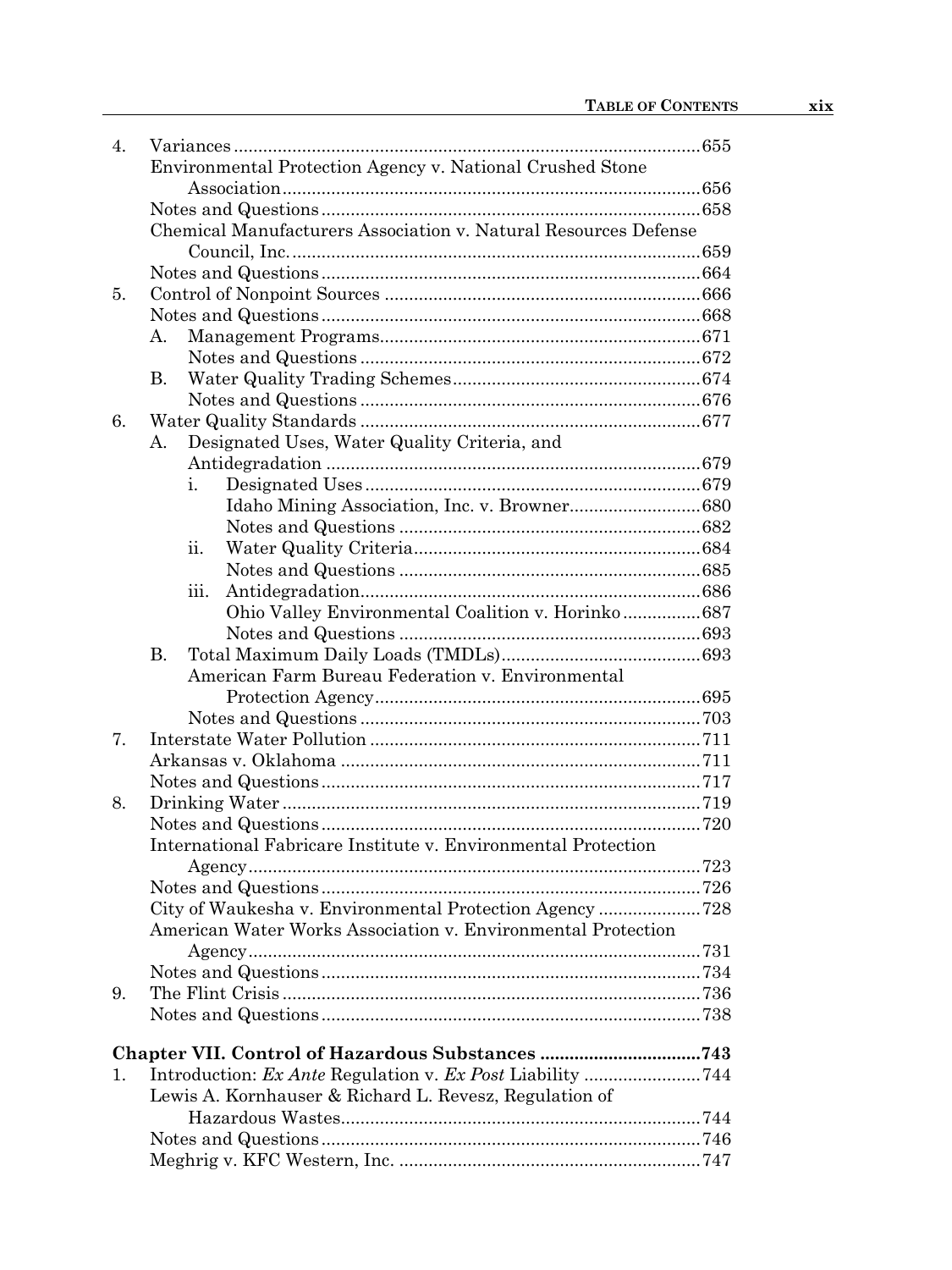| 2. |    |      | Ex Ante Approach: Resource Conservation Recovery Act750        |  |
|----|----|------|----------------------------------------------------------------|--|
|    | А. |      |                                                                |  |
|    | В. |      |                                                                |  |
|    |    | i.   |                                                                |  |
|    |    |      | American Petroleum Institute v. Environmental                  |  |
|    |    |      |                                                                |  |
|    |    |      |                                                                |  |
|    |    | ii.  |                                                                |  |
|    |    |      |                                                                |  |
|    |    |      |                                                                |  |
|    |    |      | American Petroleum Institute v. Environmental                  |  |
|    |    |      |                                                                |  |
|    |    |      |                                                                |  |
|    |    |      | American Chemistry Council v. Environmental Protection         |  |
|    |    |      |                                                                |  |
|    |    |      |                                                                |  |
| 3. |    |      | <i>Ex Post Approach: Comprehensive Environmental Response,</i> |  |
|    |    |      |                                                                |  |
|    | Α. |      |                                                                |  |
|    |    | i.   |                                                                |  |
|    |    |      | Richard L. Revesz & Richard B. Stewart, The Superfund          |  |
|    |    |      |                                                                |  |
|    |    |      |                                                                |  |
|    |    | ii.  |                                                                |  |
|    |    |      |                                                                |  |
|    |    |      |                                                                |  |
|    | В. |      |                                                                |  |
|    |    | 1.   |                                                                |  |
|    |    |      |                                                                |  |
|    |    |      |                                                                |  |
|    |    | ii.  |                                                                |  |
|    |    |      | United States v. Aceto Agricultural Chemicals Corp. 805        |  |
|    |    |      | Burlington Northern & Santa Fe Railroad Co. v. United          |  |
|    |    |      |                                                                |  |
|    |    |      |                                                                |  |
|    |    | 111. |                                                                |  |
|    | C. |      |                                                                |  |
|    |    |      |                                                                |  |
|    |    | i.   | United States v. Pacific Hide & Fur Depot, Inc.  819           |  |
|    |    |      |                                                                |  |
|    |    | ii.  |                                                                |  |
|    |    |      | Westwood Pharmaceuticals, Inc. v. National Fuel Gas            |  |
|    |    |      |                                                                |  |
|    |    |      |                                                                |  |
|    |    | 111. |                                                                |  |
|    |    |      |                                                                |  |
|    |    |      |                                                                |  |
|    |    |      |                                                                |  |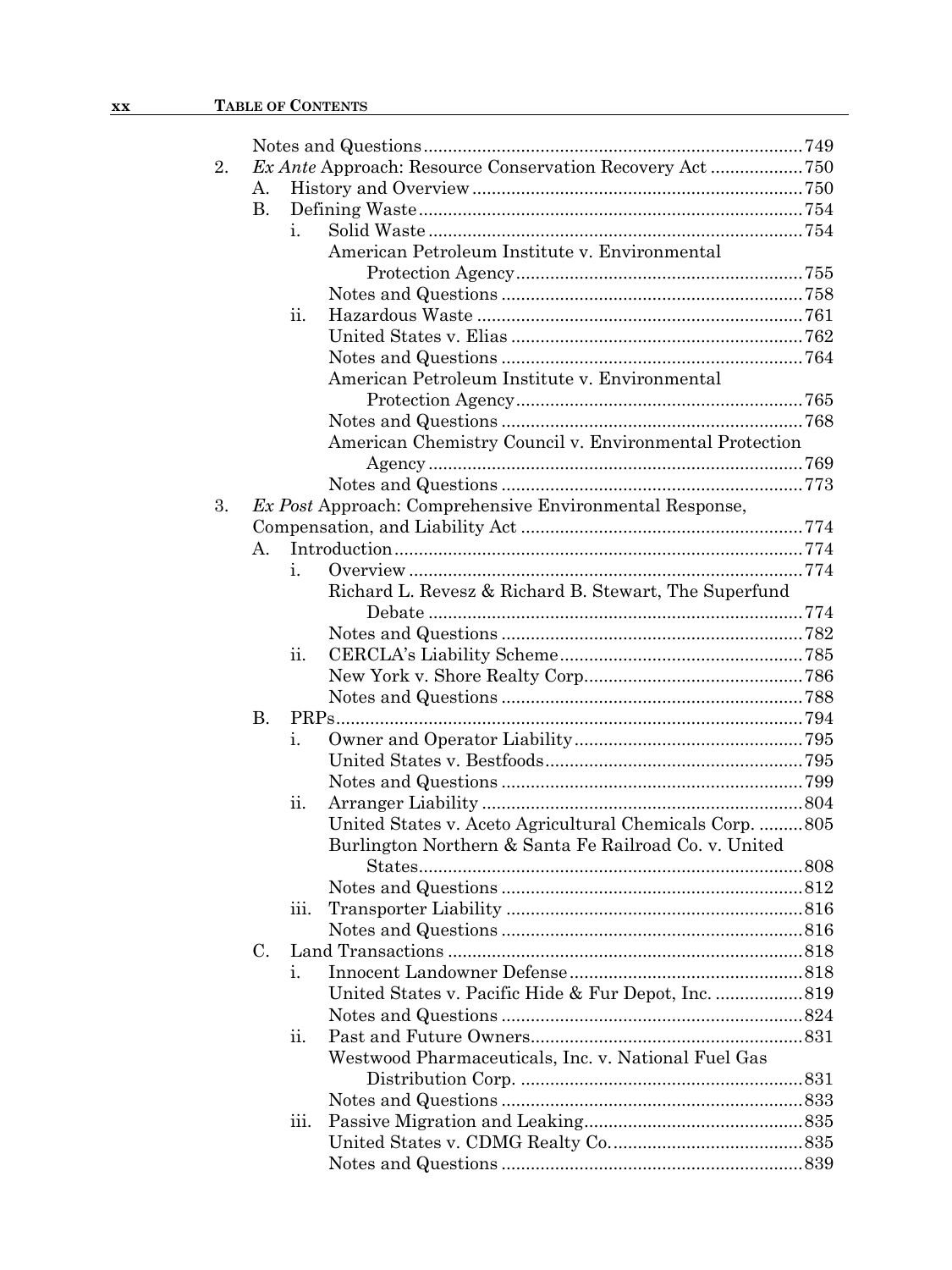|    |                | iv.                                                   |  |
|----|----------------|-------------------------------------------------------|--|
|    |                |                                                       |  |
|    | D.             |                                                       |  |
|    |                | i.                                                    |  |
|    |                |                                                       |  |
|    |                |                                                       |  |
|    |                | ii.                                                   |  |
|    |                |                                                       |  |
|    |                |                                                       |  |
|    |                | Burlington Northern & Santa Fe Railway Co. v. United  |  |
|    |                |                                                       |  |
|    |                |                                                       |  |
|    |                | iii.                                                  |  |
|    |                |                                                       |  |
|    |                |                                                       |  |
|    |                | iv.                                                   |  |
|    |                |                                                       |  |
|    |                |                                                       |  |
|    | Ε.             |                                                       |  |
|    |                |                                                       |  |
|    |                |                                                       |  |
|    | $\mathbf{F}$ . |                                                       |  |
|    |                | i.                                                    |  |
|    |                |                                                       |  |
|    |                | ii.                                                   |  |
|    |                |                                                       |  |
|    |                |                                                       |  |
|    |                | iii.                                                  |  |
|    |                | United States v. Akzo Coatings of America, Inc. 901   |  |
|    |                |                                                       |  |
|    |                | iv.                                                   |  |
|    |                | James T. Hamilton & W. Kip Viscusi, The Magnitude and |  |
|    |                | Policy Implications of Health Risks from Hazardous    |  |
|    |                |                                                       |  |
|    |                |                                                       |  |
|    |                | v.                                                    |  |
|    |                | Raytheon Constructors, Inc. v. ASARCO, Inc. 920       |  |
|    |                |                                                       |  |
|    | G.             |                                                       |  |
|    |                |                                                       |  |
|    |                |                                                       |  |
|    | Η.             |                                                       |  |
|    |                | Chapter VIII. Disclosure of Environmental Risks949    |  |
| 1. |                |                                                       |  |
|    | А.             |                                                       |  |
|    | В.             |                                                       |  |
|    |                |                                                       |  |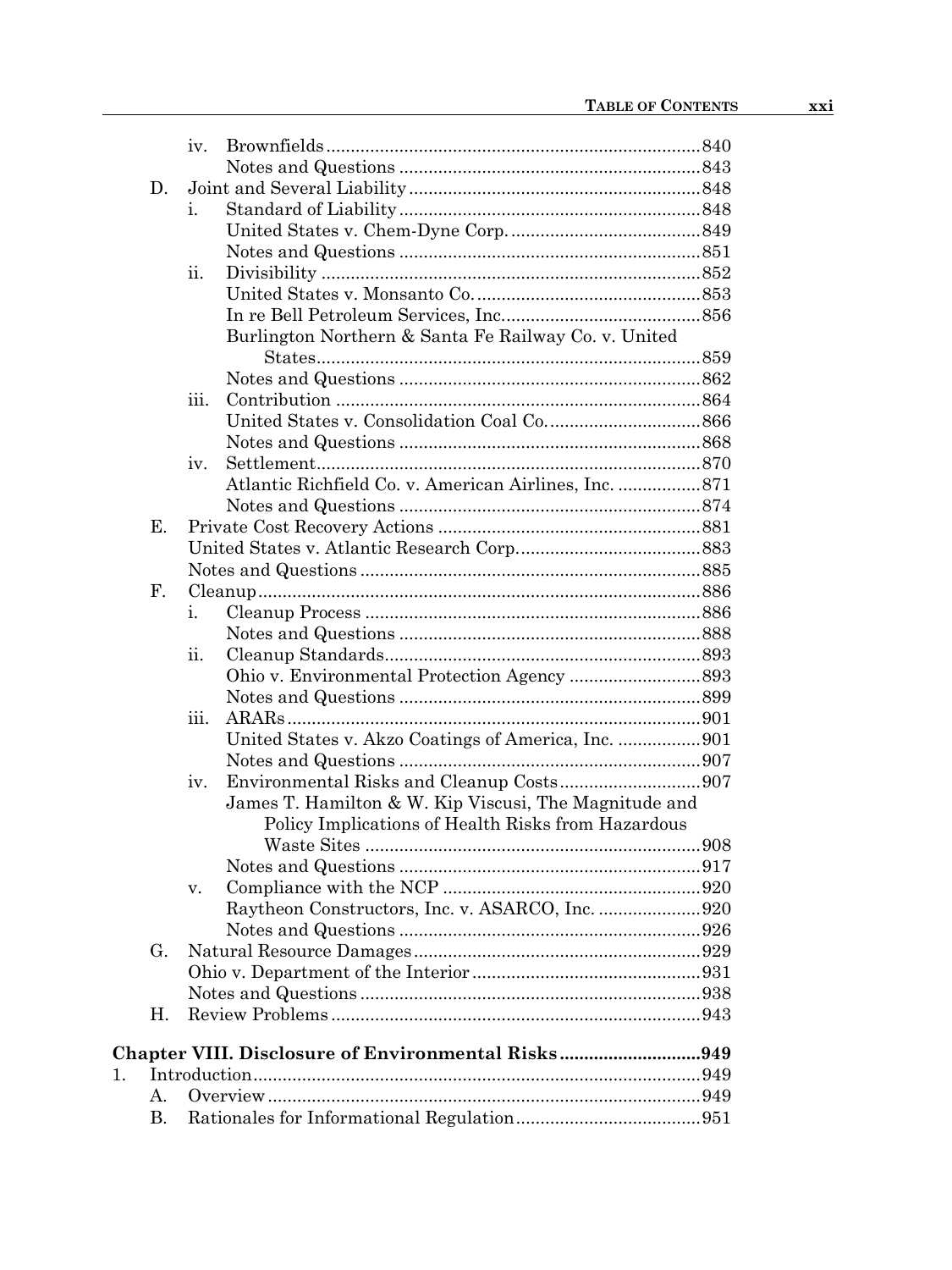## **xxii TABLE OF CONTENTS**

| 2. |                |                                                               |  |  |  |  |
|----|----------------|---------------------------------------------------------------|--|--|--|--|
|    | $\mathbf{A}$ . |                                                               |  |  |  |  |
|    |                | Calvert Cliffs' Coordinating Committee, Inc. v. United States |  |  |  |  |
|    |                |                                                               |  |  |  |  |
|    |                |                                                               |  |  |  |  |
|    | Β.             |                                                               |  |  |  |  |
|    |                | Strycker's Bay Neighborhood Council, Inc. v. Karlen  965      |  |  |  |  |
|    |                | Robertson v. Methow Valley Citizens Council 968               |  |  |  |  |
|    |                |                                                               |  |  |  |  |
|    | C.             |                                                               |  |  |  |  |
|    |                |                                                               |  |  |  |  |
|    |                |                                                               |  |  |  |  |
|    |                |                                                               |  |  |  |  |
|    |                |                                                               |  |  |  |  |
|    | D.             |                                                               |  |  |  |  |
|    |                |                                                               |  |  |  |  |
|    |                |                                                               |  |  |  |  |
|    |                |                                                               |  |  |  |  |
|    |                |                                                               |  |  |  |  |
|    |                | Center for Biological Diversity v. National Highway Traffic   |  |  |  |  |
|    |                |                                                               |  |  |  |  |
|    |                |                                                               |  |  |  |  |
|    |                |                                                               |  |  |  |  |
|    |                |                                                               |  |  |  |  |
|    | Е.             |                                                               |  |  |  |  |
|    |                | Vermont Yankee Nuclear Power Corp. v. Natural Resources       |  |  |  |  |
|    |                |                                                               |  |  |  |  |
|    |                |                                                               |  |  |  |  |
|    |                |                                                               |  |  |  |  |
|    |                |                                                               |  |  |  |  |
|    |                | Sierra Club v. United States Army Corps of Engineers 1027     |  |  |  |  |
|    |                |                                                               |  |  |  |  |
|    |                | Marsh v. Oregon Natural Resources Council 1031                |  |  |  |  |
|    |                |                                                               |  |  |  |  |
|    | F.             |                                                               |  |  |  |  |
|    |                | Public Citizen v. United States Trade Representative 1036     |  |  |  |  |
|    |                |                                                               |  |  |  |  |
|    | G.             |                                                               |  |  |  |  |
|    |                | Department of Transportation v. Public Citizen  1041          |  |  |  |  |
|    |                |                                                               |  |  |  |  |
|    |                |                                                               |  |  |  |  |
|    |                |                                                               |  |  |  |  |
|    |                | Chapter IX. Management of Natural Resources1055               |  |  |  |  |
| 1. |                |                                                               |  |  |  |  |
|    | $\mathsf{A}$ . |                                                               |  |  |  |  |
|    |                | i.                                                            |  |  |  |  |
|    |                |                                                               |  |  |  |  |
|    |                |                                                               |  |  |  |  |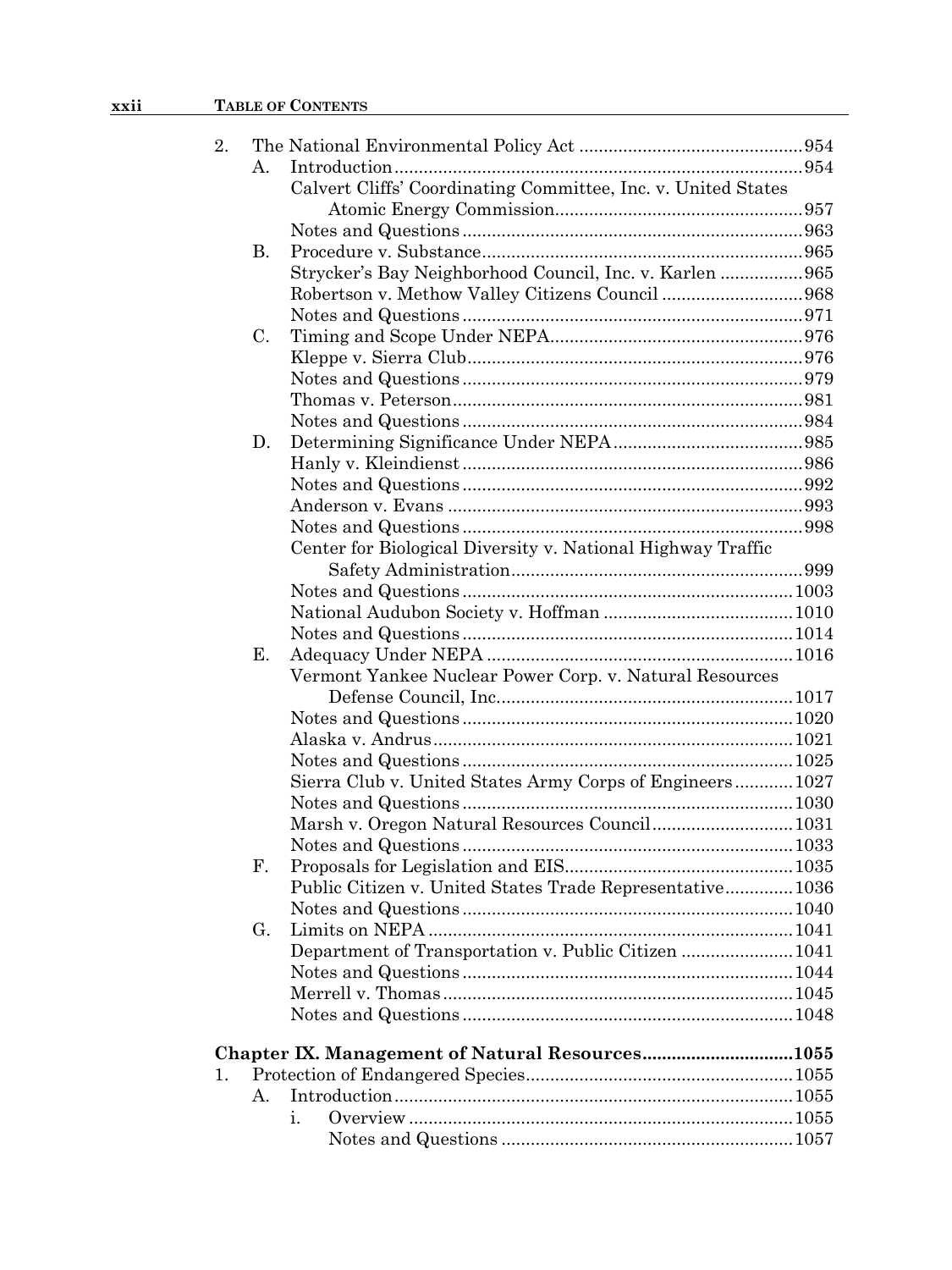|    | <b>B.</b> |                                                           |  |
|----|-----------|-----------------------------------------------------------|--|
|    |           | i.                                                        |  |
|    |           | National Association of Home Builders v. Norton  1059     |  |
|    |           |                                                           |  |
|    |           | ii.                                                       |  |
|    |           |                                                           |  |
|    |           |                                                           |  |
|    |           | iii.                                                      |  |
|    |           | Portland Audubon Society v. Endangered Species            |  |
|    |           |                                                           |  |
|    |           |                                                           |  |
|    |           | iv.                                                       |  |
|    |           | New Mexico Cattle Growers Association v. United States    |  |
|    |           |                                                           |  |
|    |           | Arizona Cattle Growers' Association v. Salazar1096        |  |
|    |           |                                                           |  |
|    |           | V.                                                        |  |
|    |           |                                                           |  |
|    |           |                                                           |  |
|    |           | vi.                                                       |  |
|    |           | Pyramid Lake Paiute Tribe of Indians v. United States     |  |
|    |           |                                                           |  |
|    |           |                                                           |  |
|    | C.        |                                                           |  |
|    |           | i.                                                        |  |
|    |           | Babbitt v. Sweet Home Chapter of Communities for a        |  |
|    |           |                                                           |  |
|    |           |                                                           |  |
|    |           | Incidental Take Permits and Habitat Conservation<br>ii.   |  |
|    |           |                                                           |  |
|    |           | National Wildlife Federation v. Norton 1136               |  |
|    |           |                                                           |  |
|    | D.        |                                                           |  |
|    |           | Natural Resources Defense Council v. Kempthorne1144       |  |
|    |           |                                                           |  |
|    |           | Guidance on the Applicability of the Endangered Species   |  |
|    |           | Act's Consultation Requirements to Proposed Actions       |  |
|    |           | Involving the Emission of Greenhouse Gases 1152           |  |
|    |           |                                                           |  |
| 2. |           |                                                           |  |
|    | А.        |                                                           |  |
|    |           |                                                           |  |
|    |           |                                                           |  |
|    | В.        |                                                           |  |
|    |           | Hoosier Environmental Council, Inc. v. United States Army |  |
|    |           |                                                           |  |
|    |           |                                                           |  |
|    |           |                                                           |  |
|    |           |                                                           |  |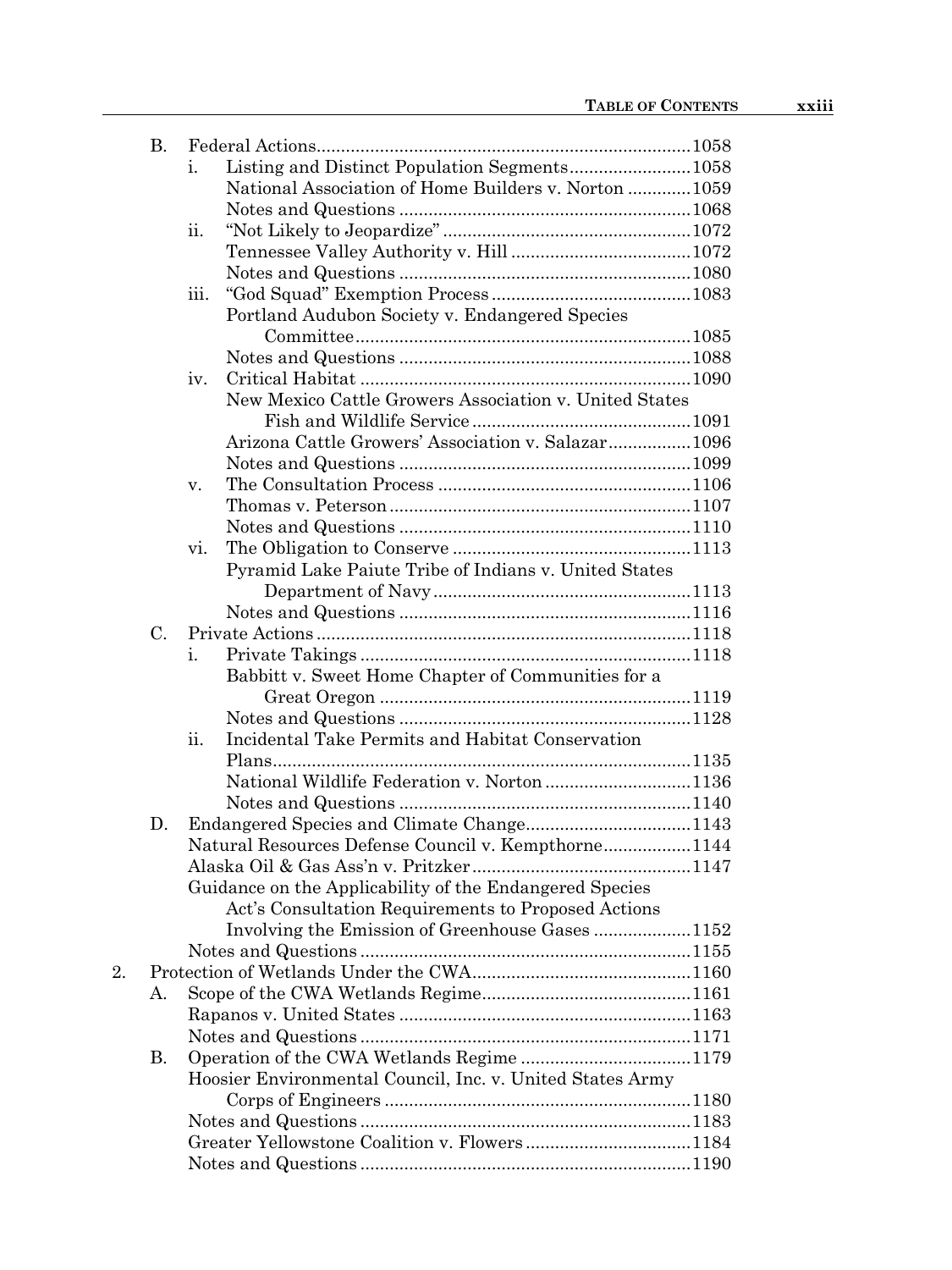| 3. |             | Management of Natural Resources on Public Land1191            |  |  |  |  |
|----|-------------|---------------------------------------------------------------|--|--|--|--|
|    | $A_{\cdot}$ |                                                               |  |  |  |  |
|    |             |                                                               |  |  |  |  |
|    | <b>B.</b>   |                                                               |  |  |  |  |
|    |             |                                                               |  |  |  |  |
|    |             |                                                               |  |  |  |  |
|    | C.          |                                                               |  |  |  |  |
|    |             |                                                               |  |  |  |  |
|    |             |                                                               |  |  |  |  |
|    | D.          |                                                               |  |  |  |  |
|    |             | i.                                                            |  |  |  |  |
|    |             |                                                               |  |  |  |  |
|    |             | Secretary of the Interior, Secretarial Order No. 3338         |  |  |  |  |
|    |             |                                                               |  |  |  |  |
|    |             |                                                               |  |  |  |  |
|    |             | 11.                                                           |  |  |  |  |
|    |             | Center for Sustainable Economy v. Jewell 1239                 |  |  |  |  |
|    |             |                                                               |  |  |  |  |
|    | Е.          |                                                               |  |  |  |  |
|    |             | i.                                                            |  |  |  |  |
|    |             |                                                               |  |  |  |  |
|    |             |                                                               |  |  |  |  |
|    |             | ii.                                                           |  |  |  |  |
|    |             |                                                               |  |  |  |  |
|    |             |                                                               |  |  |  |  |
|    |             | iїi.                                                          |  |  |  |  |
|    |             | Norton v. Southern Utah Wilderness Alliance 1264              |  |  |  |  |
|    |             |                                                               |  |  |  |  |
|    |             | iv.                                                           |  |  |  |  |
|    |             |                                                               |  |  |  |  |
|    |             |                                                               |  |  |  |  |
|    |             |                                                               |  |  |  |  |
|    |             | <b>Chapter X. Enforcement of Environmental Standards 1283</b> |  |  |  |  |
| 1. |             |                                                               |  |  |  |  |
|    | $A_{\cdot}$ |                                                               |  |  |  |  |
|    |             |                                                               |  |  |  |  |
|    |             |                                                               |  |  |  |  |
|    | <b>B.</b>   |                                                               |  |  |  |  |
|    |             |                                                               |  |  |  |  |
|    |             |                                                               |  |  |  |  |
|    | C.          |                                                               |  |  |  |  |
|    |             |                                                               |  |  |  |  |
|    |             |                                                               |  |  |  |  |
|    | D.          |                                                               |  |  |  |  |
|    |             |                                                               |  |  |  |  |
|    |             |                                                               |  |  |  |  |
|    | Е.          |                                                               |  |  |  |  |
|    |             | Gwaltney of Smithfield, Ltd. v. Chesapeake Bay Foundation,    |  |  |  |  |
|    |             |                                                               |  |  |  |  |